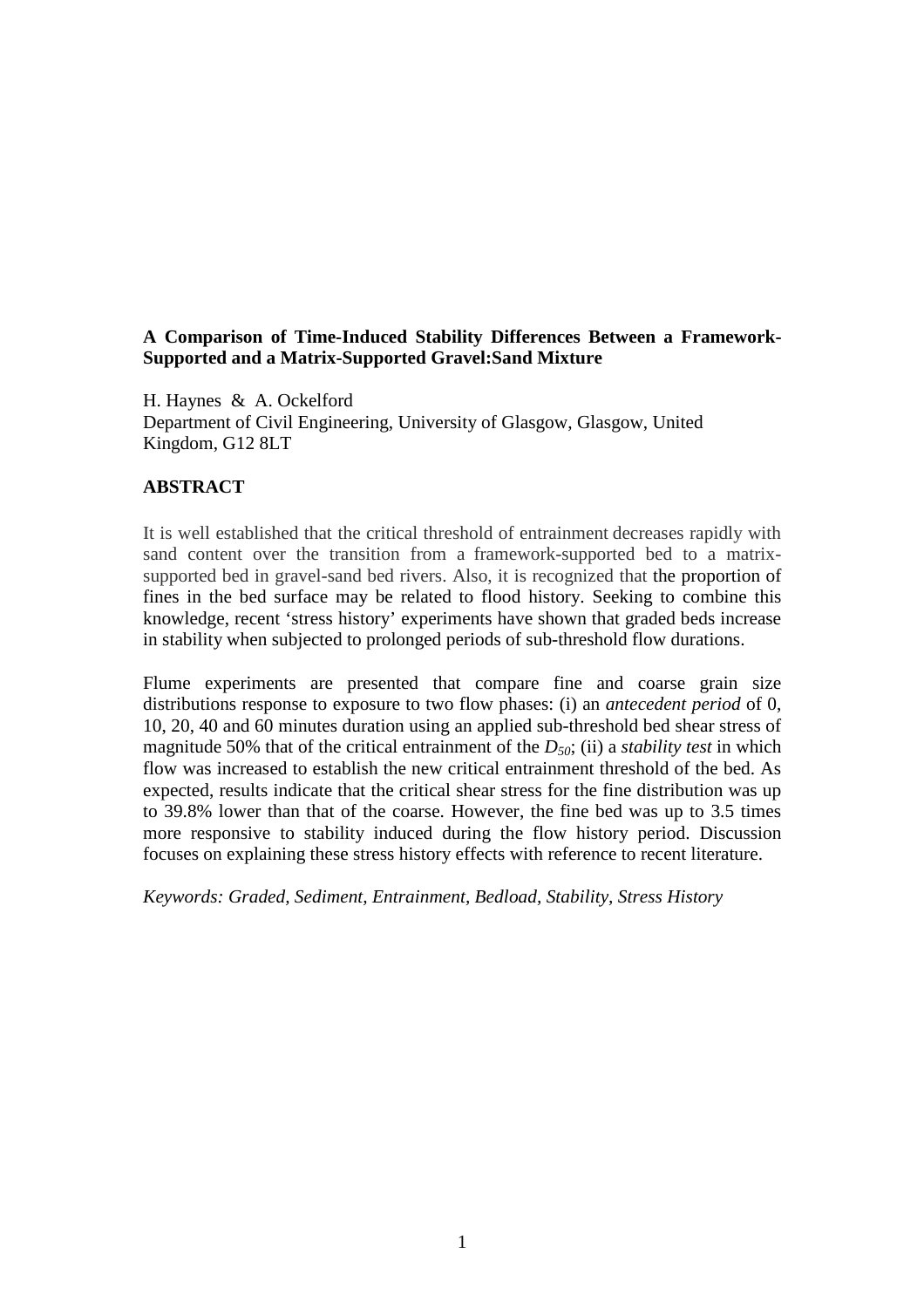## **1. INTRODUCTION**

One of the most pervasive forms of habitat degradation in graded rivers is the modification of natural flow regimes. Climate change, reservoir management, catchment land-use and hydropower are just a few of the reasons for river regulation and each leads to changes in the frequency and magnitude of flood events (Acreman 2000; Hamill 2002; Sear *et al.,* 2000). Yet, analysis of the flood-flood temporality in terms of antecedent flow duration has typically received little attention in sediment entrainment studies. Traditionally it was accepted that the stability of a river bed could only be affected by sediment transporting flows (Gomez,1983); however, recent evidence now suggests a progressive stabilisation of the bed surface even during below-threshold applied shear stresses (Paphitis and Collins, 2005; Monteith and Pender, 2005; Haynes and Pender, 2007; Ockelford and Haynes, 2008). Primarily, this is thought to occur through local reorganisation of the bed surface into a configuration more able to resistant to entrainment by fluid flow. If this theory is correct, then the magnitude of these changes would be expected to be strongly dependent on the bed's grain size distribution.

Given that unconsolidated river gravels typically exhibit two distinct modal classes (coarse and fine), this paper focuses on the effects stress history on two sediment beds of different grain size distribution. The first data set employs a coarse distribution; this is defined as having a self-supporting gravel framework with finer material forming a significant secondary mode and occupying some or all of the interstitial spaces in the framework gravel (Carling and Reader, 1982). Conversely, the second data set uses a fine distribution dominated by a fine matrix containing more dispersed gravel clasts. Finally, the relative importance of grain size distribution is compared and contrasted to the wider literature.

# **2 METHODOLOGY**

Experiments were performed within an *Armfield* flow-recirculating tilting flume (15m long  $\times$  0.3m wide  $\times$  0.45m deep). The glass-sided flume is of rectangular crosssection and the bed comprised the mobile test sediments for an effective working length of 13m. Two grades of sediment were employed using natural sand and gravel ranging from 1 to 16mm in diameter and approximating to sub-rounded shape. Full details of the initial bed compositions for each grade are provided in Table 1.

|        | Grain size distribution (% by weight) |       |           |           |           |           |        |         |
|--------|---------------------------------------|-------|-----------|-----------|-----------|-----------|--------|---------|
|        | $1 - 1.4$                             | 1.4–2 | $2 - 2.8$ | $2.8 - 4$ | $4 - 5.6$ | $5.6 - 8$ | 8-11.2 | 11.2-16 |
|        | mm                                    | mm    | mm        | mm        | mm        | mm        | mm     | mm      |
| Fine   |                                       | 16    |           | 20        |           |           |        |         |
| Coarse |                                       |       |           |           | 16        |           |        |         |

**Table 1:** Grain Size Distributions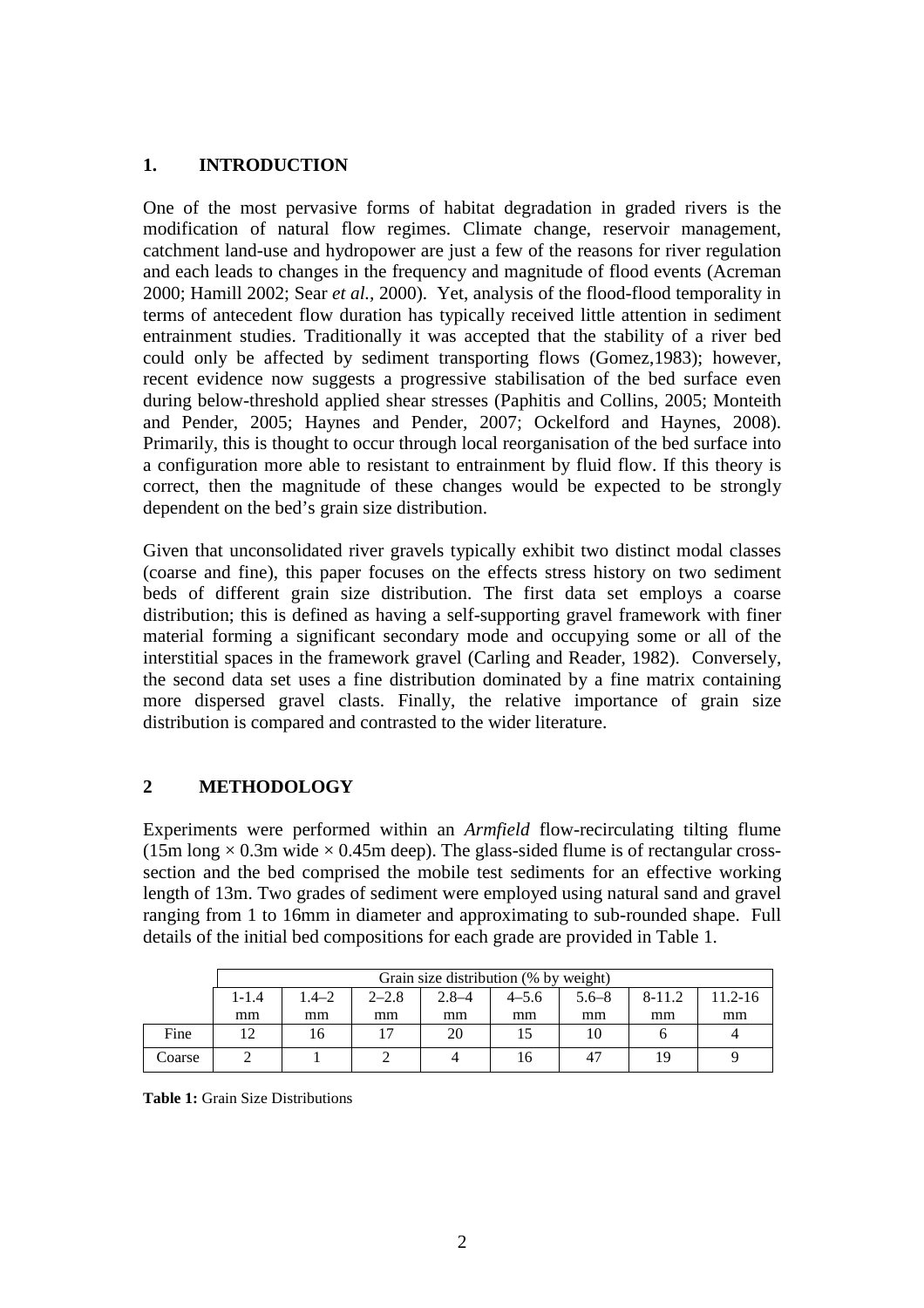The critical shear stress of entrainment threshold was established using a quantitative visual technique (Neill and Yalin, 1972; Eq. 1) corrected for use of a graded bed (Wilcock, 1988; Eq. 2)

$$
\varepsilon = \frac{m}{At} \left( \frac{\rho D^5}{(\rho_s - \rho)g} \right)^{\frac{1}{2}} \quad \text{(Eq. 1)} \qquad \frac{m_i D_i^2}{f_i} = C \quad \text{(Eq. 2)}
$$

The Yalin Criterion counts the number of grain detachments ( *m* ) from a given area of observation ( $A = 0.04$ m<sup>2</sup>) over a specified time ( $t = 180$ s) such that the particle (of size *D*) entrainment threshold is determined where a lower limit of  $\varepsilon = 10^{-6}$ . The fluid density ( $\rho$ ), sediment density ( $\rho_s$ ), and gravity ( $g = 9.81 \text{m/s}^{-2}$ ) were constants in the present set of experiments. The refinement of Equation 1 for use in graded sediment beds is required as sampling duration is scaled with the particle diameter whilst, the area of the bed observed is scaled with the proportion of the bed surface comprising an individual grain size fraction (*fi*); this means that the initial displacement of only one individual fraction of the mix (*i*) can be studied at any one time. *C* is therefore a constant determined by using the  $D_{65}$  (Wilcock, 1988).

Employing a bed slope of  $S = 1/200$ , each bed was screeded to a depth of 60mm and slowly flooded. An initial *bedding-in period* employed a flow depth of 10mm for 10 minutes duration; this was designed to remove any air pockets or unstable grains generated within the bed screeding process. Flow was then increased to apply a shear stress of magnitude 50% that of the critical threshold for entrainment of the *D50*; this constituted the *antecedent period* where beds were exposed to stress histories of 0, 10, 20, 40 and 60 minutes duration. The average bed shear stress for the channel cross-section was derived using the depth-slope method provided in Equation 3 (Powell and Ashworth, 1995; Hassan and Church, 2000, Measures and Tait, 2008) where  $R_b$  is the hydraulic radius corrected for the roughness effects of both the side walls and the bed according to Manning's.

$$
\tau_c = \rho g R_b S \tag{Eq. 3}
$$

In order to ascertain the effect of the antecedent period on entrainment threshold, the subsequent *stability test* incrementally increased flow depths in a stepwise manner. Each step of the stability test was 300 seconds in duration to allow flow stabilisation and visual assessment of whether or not the new threshold had been reached. In order to reduce the error and increase the reliability of the dataset, experiments were repeated three times for runs without an antecedent period and twice for all runs including an antecedent period. Total bedload transported during the stability test was also recorded by the bedload trap located 14m downstream of the inlet; this provided an indication of fractional mobility.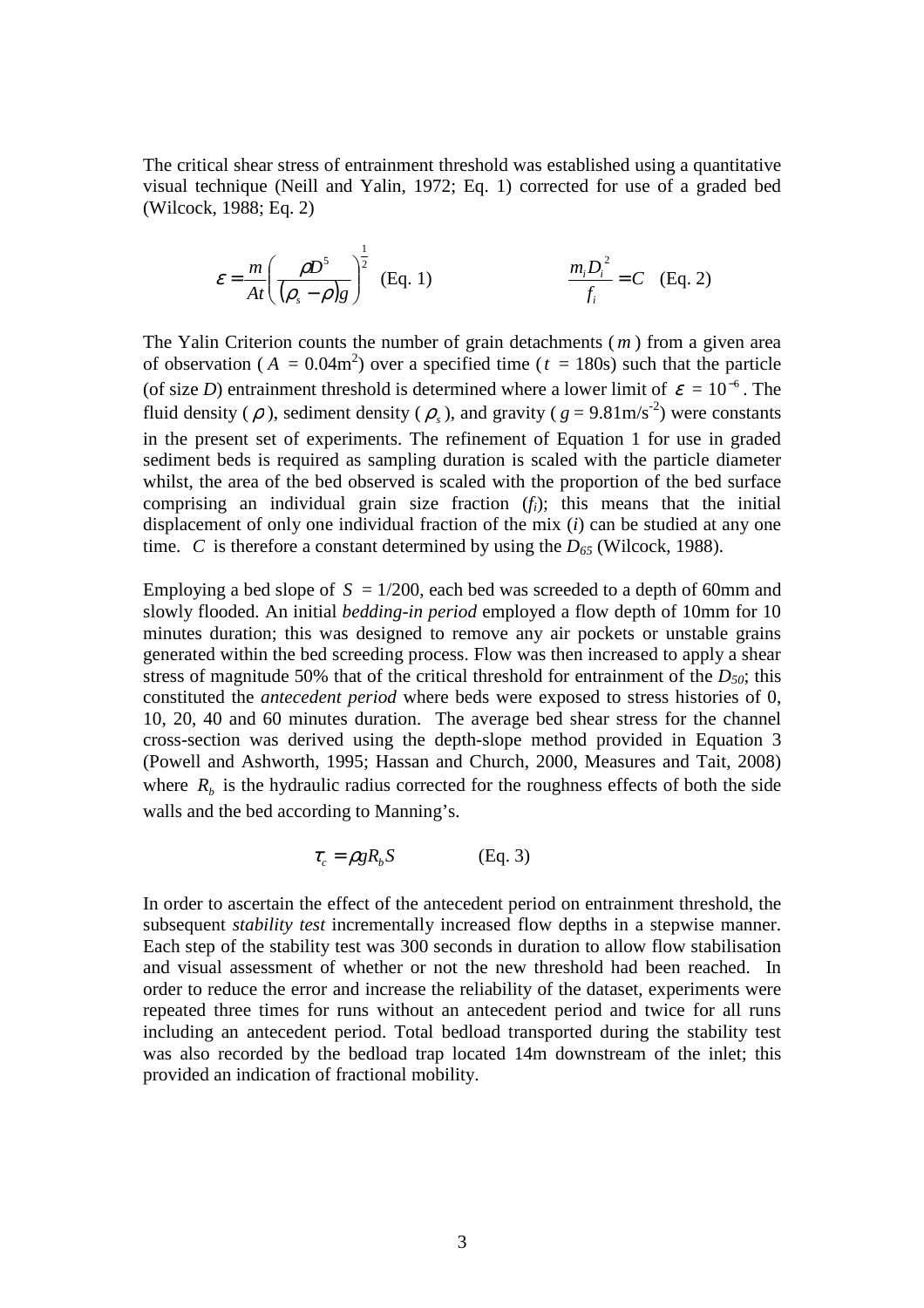### **3 STRESS HISTORY RESULTS**

A total of 32 experiments were undertaken. Stress history relationships with respect to measures of bed stability are presented in Figures 1a and 1b below.



**Figure 1a and 1b:** Stress history relationships with average bed shear stress and total bedload respectively.

Figure 1a shows both grades to indicate a positive correlation between entrainment threshold and stress history duration. Increasing the antecedent duration from 0 to 60 minutes increases the average threshold shear stress by 8.37%, and 2.23% for the fine and coarse beds respectively. This shows that the fine bed was slightly more (up to 3.5 times) responsive to stability induced during the antecedent period. Error bars on Figure 1a show acceptable variability of up to  $\pm 8\%$  for the fine distribution and  $\pm 11\%$  for the coarse distribution; this is in line with the experimental data errors of other studies (Paphitis and Collins, 2005; Ockelford and Haynes, 2008). Data variability is greatest for runs employing a 10 minute antecedent period, independent of grade; specifically the 10 minute data set for the fine bed appears a possible outlier to the trend (Figure 1a). If the outlier is excluded from analysis, a linear regression appears to approximate to the trend well for the fine distribution ( $\mathbb{R}^2 = 0.72$ ); poor performance is noted for the coarse distribution ( $R^2 \sim 0.20$ ). As expected, the critical shear stress for the fine distribution was up to 39.8% lower than that of the coarse (Figure 1a) due to the reduced weight of smaller particles permitting entrainment at lower flows.

Total bedload data (Figure 1b) illustrates an inverse relationship between bedload and stress history. Extending the antecedent period from 0 to 60 minutes resulted in bedload reducing by 70% for the fine-skewed bed and 59% for the coarse-skewed bed. Given that a more stable bed will exhibit less sediment entrainment or bedload transport, this data supports the argument for increased bed stability with increased antecedent flow duration. Bedload transport rates were up to 2.3 times higher in the fine-skewed bed than those recorded for the coarse-skewed grain size distribution; this is most likely a function of the greater availability of finer material in the tail of this grain size distribution tail which, in turn, increases winnowing.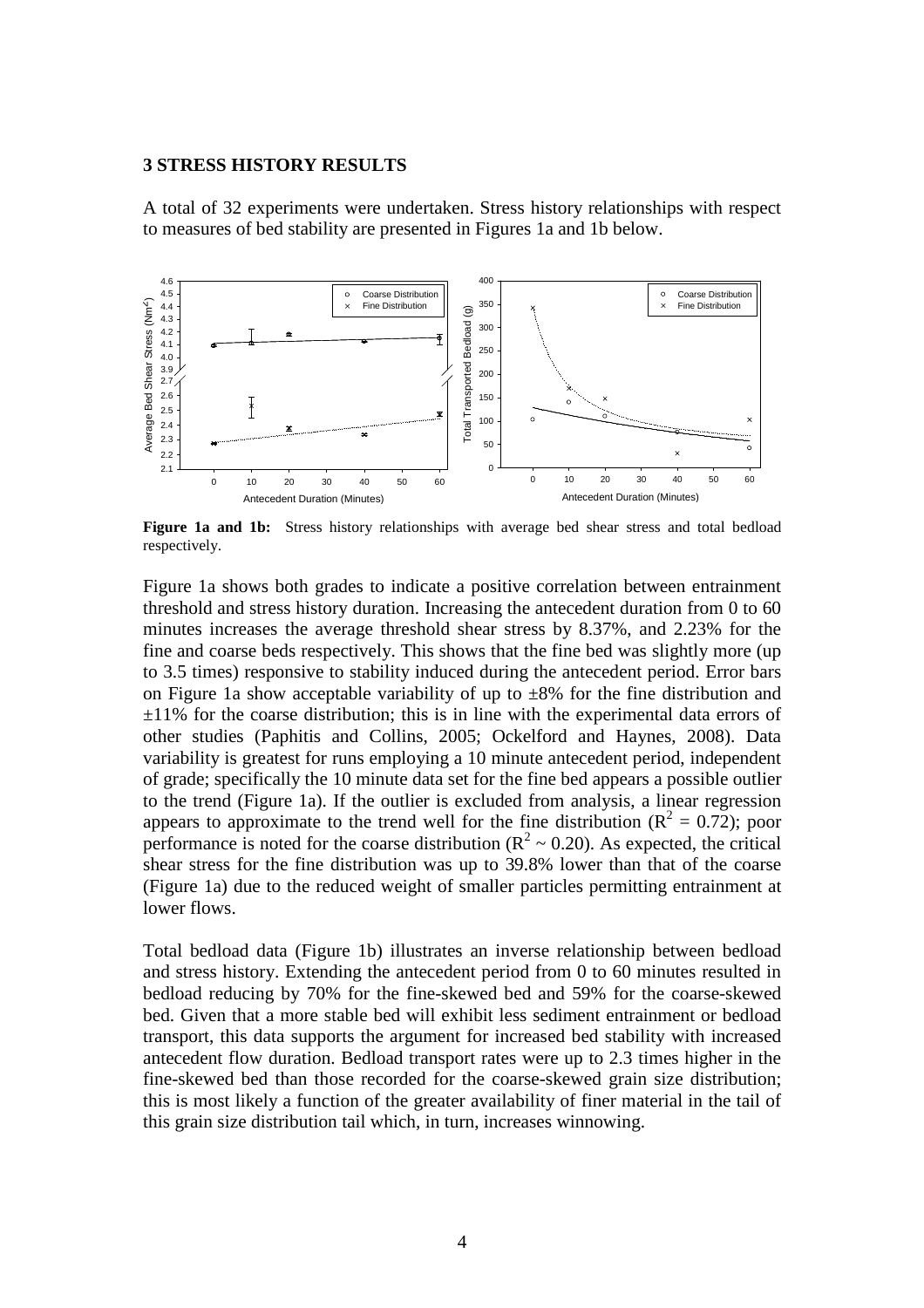## **4 FRACTIONAL BEDLOAD RESULTS**

Analysis of the relationship between transported fractions and their availability in the bed provides a more detailed understanding of the mechanistic processes that appear to underpin the antecedent changes to bed stability. As graded beds demonstrate a surface comprising of a mixture of different size fractions in unequal proportions it is necessary to represent the changing bedload composition (*pi*) as a fraction of the original bulk mix  $(F_i)$ . Results where  $p_i/F_i = 1$  indicate that the percentage of that particular gain size in transport is equal to that of the initial mix of the sediment, where  $p_i/F_i$  < 1 fraction *i* is less mobile than that expected from equal mobility with the converse true if  $p_i/F_i > 1$ . Figures 2a and 2b therefore present  $p_i/F_i$  data from the current experimental program. This indicates significantly different patterns of fractional bedload data for fine and coarse grain size distributions.



**Figures 2a and 2b:**  $p_i/F_i$  ratios for the fine and coarse beds respectively (data for fractions which remain immobile throughout are not shown).

Data for the fine bed (Figure 2a) indicates a general trend for grain sizes 1.4-4mm and >8mm to be under-represented in the bedload; this implies a higher fractional stability than that exhibited by other fractions of the bed. Whilst the coarsest fractions remain immobile due to their greater submerged weight, stability of the fine gravels is more likely to be due to hiding effects from coarser grains. These more stable fractions comprise the median grain size and modal class of the fine grain size distribution (2.8-4mm). Conversely, the 1-1.4mm and 4-5.6mm fractions are overrepresented in the bedload. The finest fraction is likely to be more susceptible to turbulent entrainment due to the low submerged weight of individual particles; however, 4-5.6mm fractional mobility is more difficult to explain. One possibility is increased exposure of this fraction as the surrounding finer fractions vertically settle during the antecedent period.

Figure 2a also suggests evidence that may explain the mechanics of stress history. The most noticeable trend is the overall decrease in the mobility of the coarser fractions (>4mm) with increasing duration of the antecedent period from 0 to 60 minutes. This is most dramatically observed by extending the antecedent period from 0 to 10 minutes (Figure 2a) and may explain the large increase in threshold shear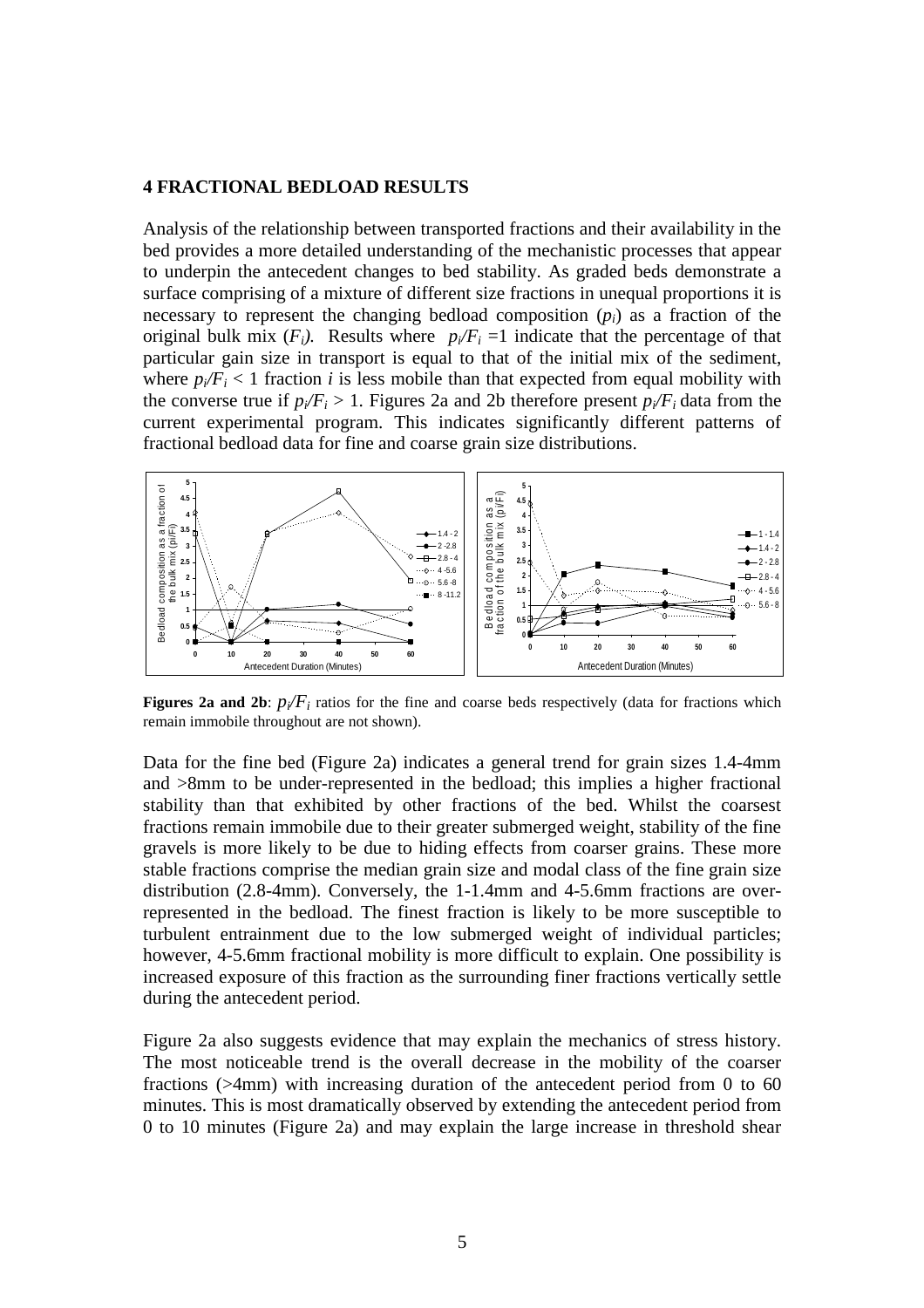stress observed in Figure 1a. Due to the employment of  $p_i/F_i$  ratio technique, this consequentially causes a slight rise in the 1.4-4mm fractions (Figure 2a). As such, it appears logical that increased stability of the fine-skewed bed is primarily attributed to the degree of stability of fractions  $> 4$ mm (i.e.  $D_{84}$  and above) that is attained during the antecedent period.

Fractional analysis of the coarse bed (Figure 2b) suggests a higher and more persistent degree of size selective entrainment over the range of stress histories tested. Overall trend analysis clearly indicates that 2.8-5.6mm fractions are generally over-represented in the grain size distribution and show higher than expected mobility. These fractions are finer than the median or modal class (5.6-8mm) and comprise only a very small proportion of the of the coarse grain size distribution. Two possible explanations of this data are proposed in order of influence: firstly, the low proportion of these fractions in the bulk mix leads to the  $p_i/F_i$  ratio technique over-exaggerating slight changes to the bedload composition; and, secondly, the coarse grain bias of the bed composition increases bed roughness and the intensity of near-bed turbulence fluctuations so as to increase the likelihood of fine gravel entrainment. Figure 2b also shows that fractions either side of this range (i.e. < 2.8mm and  $> 5.6$ mm) show slight fluctuation around and below  $p_i/F_i = 1$ . In explanation, the finest grains are likely to be vertically winnowed into larger pore spaces within the coarse bed; this is corroborated by no 1-1.4mm grains within the bedload data set. Similarly, the greater submerged weight of the coarsest grains increases their resistance to entrainment and reduces their  $p_i/F_i$  value to less than 1. Of specific note is the mobility of the 8-11.2mm fraction in Figure 2b compared to Figure 2a; this is due to greater bed roughness of the coarser bed causing elevated instantaneous bed shear stresses capable of entrainment of heavier grains. Analysis of Figure 2b provides no conclusive relationship to stress history.

## **4 DISCUSSION**

Evidence is provided to support the idea of stress history induced bed stability (Paphitis and Collins, 2005; Monteith and Pender, 2005; Haynes and Pender, 2007; Ockelford and Haynes, 2008). This has been demonstrated by interpreting two bed stability indicators; critical entrainment threshold and resultant bedload transport. Firstly, the magnitude of the increase in critical threshold found in the fine bed (8%) is comparable to previous graded bed research which suggested an 8-10% increase for bimodal and unimodal beds of similar grain size (Ockelford & Haynes, 2008). Given the significant departure of coarse bed data (2%), grain size distribution appears intrinsically related to a graded bed's response to stress history. Secondly, bedload transport data indicates slightly higher stability gains (59-70%) than those found in past experiments employing bimodal beds (48%; Monteith and Pender, 2005). This latter finding is likely to be a function of the shorter bedding-in period employed in the present study, hence less time for sub-threshold bed rearrangement into a more stable configuration.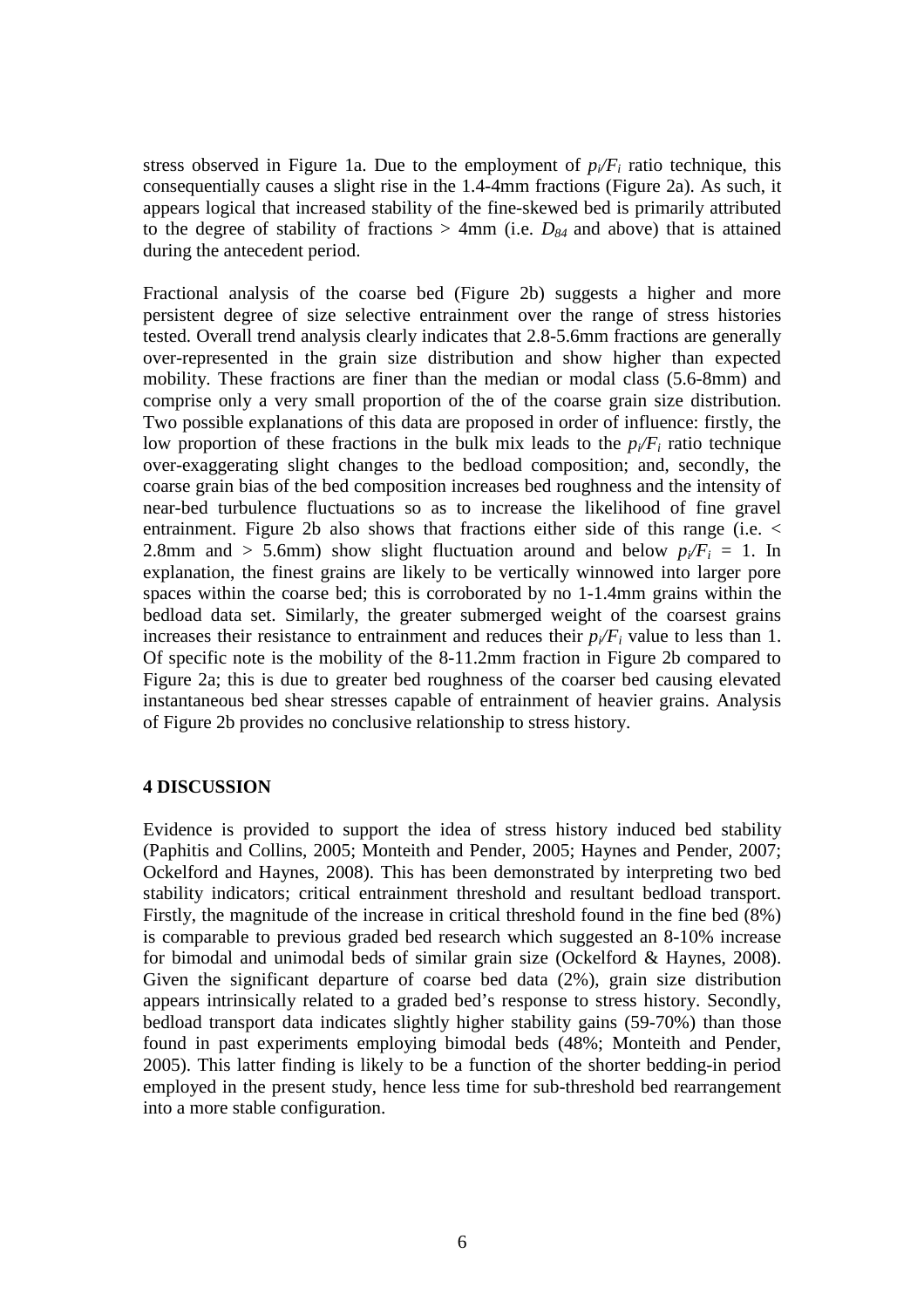The lower entrainment thresholds of the fine bed are in agreement with the literature (e.g. Jackson and Beschta, 1984; Ikeda and Iseya, 1988; Wilcock, 1988); yet the response to flow antecedency requires explanation. During the antecedent period, observations noted particle vibration and vertical winnowing of fines into bed pore spaces and settlement of fines around neighboring large particles. As a consequence, coarser grains are more exposed and hiding effects develop in the fine bed. With increasing antecedent duration this progressive surface rearrangement increases the packing density of the bed surface, consolidating bed structure and enhancing bed stability. In particular, longer durations of sub-threshold flow enhance the stability of the coarser material (>4mm) due to particle "rooting"; this is where the increasing stability of surrounding fines more than offsets the instability caused by increased exposure of the coarse particle. This stabilization of coarser particles in turn permits greater hiding and enhanced stability of fines. However, bedload data highlights continued downstream winnowing of fines even after 60 minutes of antecedent flow; this suggests that the bed retains only the proportion of fines needed to stabilise itself. Overall, the theory that matrix fines increasingly consolidate and stabilise framework gravels via the lateral and vertical winnowing of fines is supported by wider evidence from the literature (e.g. Reid *et al*., 1985; Allan and Frostick, 1999).

Therefore, it appears logical to assume that the lack of response to flow antecedence within the coarse distribution is a facet of the low proportion of fines within the bed. Bedload shows limited transport of fines, suggesting their penetration deeper into the larger pore spaces of the framework-supported. Consequently, fines cannot offer any significant structural strength to the gravel framework and larger grains are effectively left isolated upon the bed surface. Logically, as bed roughness increases with flow antecedence it influences turbulent interactions (Nakagawa and Nezu, 1977; Paphitis and Collins 2005) acting to destabilise the bed. As such, the research presented in the present paper is being extended with the collection of detailed turbulence data and laser displacement data of the bed surface topography; this is being analysed over an extended range of grain size distributions and stress histories.

## **5 CONCLUSION**

The structural strength of a graded bed is shown to be contingent upon both the antecedent period applied and the grain size distribution of the bed surface. Matrixsupported fines are more responsive to stress history than framework-supported fines, demonstrating an 8% increase in critical threshold. In explanation, where the inter-dependence of fine and coarse fractions is afforded, the temporal development of local hiding effects and enhanced consolidation of the bed surface leads to increased bed stability. Whilst more detailed analysis of the particle mechanics of stress history induced stability are ongoing, the importance of the antecedence of a flow regime imposed upon the bed surface is clearly relevant. This is of particular interest in applied science and engineering practices, ranging from stable channel design, river regulation and design, flushing flows and assessment of aquatic habitat.